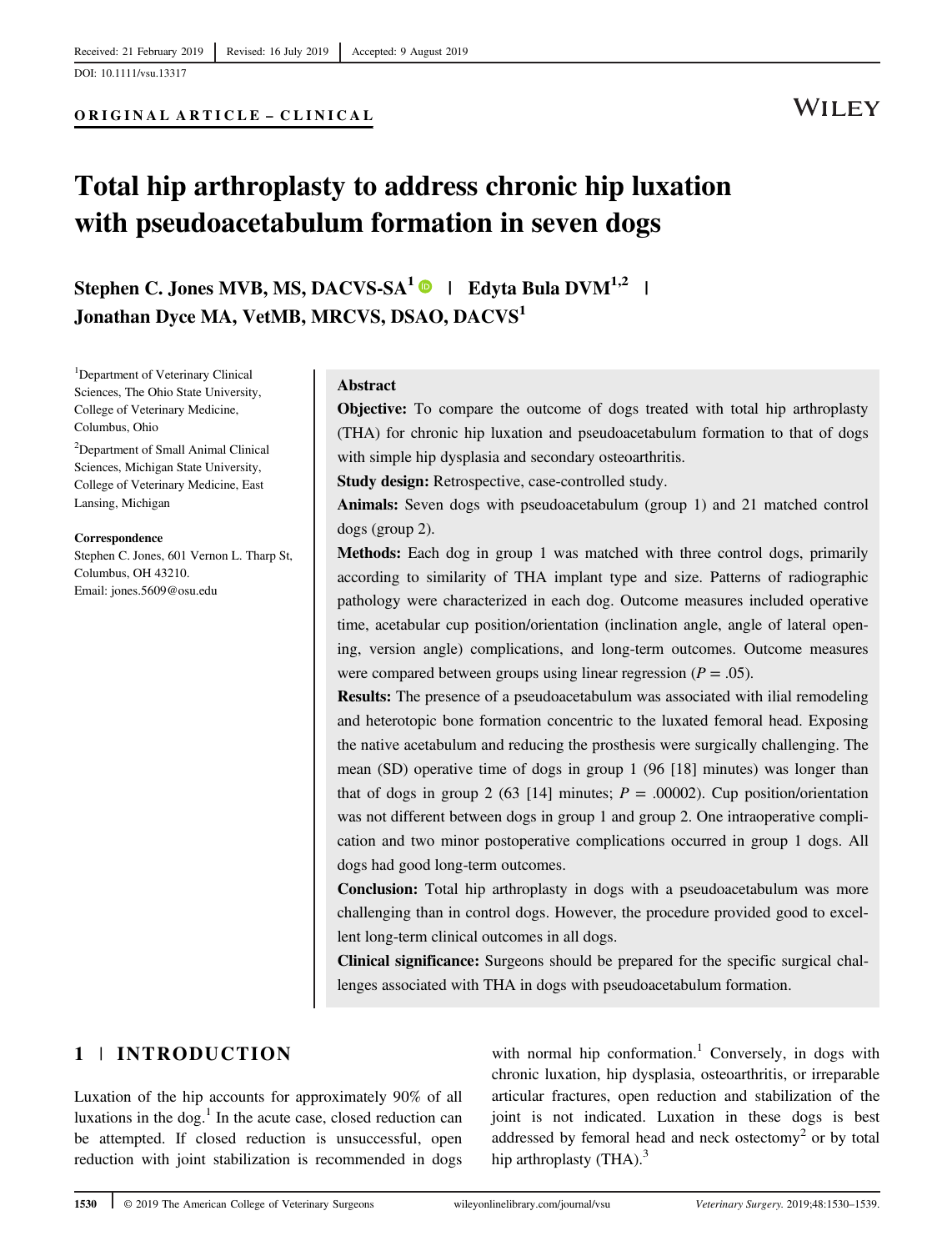Pozzi et al<sup>3</sup> demonstrated that THA can be successful in dogs with acute traumatic hip luxation. In that study, the median time between the traumatic event and surgery was 9 days. In people with a more chronic hip luxation, a phenomenon known as pseudoacetabulum has been described, whereby the luxated femoral head forms a novel ersatz articulation with the adjacent ilium. $4-8$  Most of these human cases occur secondary to hip dysplasia.4,8,9 However, pseudoacetabulum can develop following traumatic hip luxation<sup>5</sup> and luxation after THA.<sup>6</sup> The predisposing factors that lead to pseudoacetabulum formation in luxated hips in man are not known. Chronically luxated hips that form a pseudoacetabulum are more likely to cause clinical disability and become symptomatic earlier compared with chronically luxated hips without pseudoacetabulum formation.<sup>4,9</sup>

Total hip arthroplasty is the treatment of choice for people with chronic hip luxation, with or without pseudoacetabulum formation.4,10-13 Placement of the acetabular cup in the original acetabulum is recommended to restore normal hip mechanics and limb length.<sup>10,11</sup> Significant challenges accompany performance of THA in these patients, however, including the presence of a narrow proximal femoral canal,  $14$  difficulty identifying the native acetabulum, poor bone quality associated with the original acetabulum, and acetabular rim attrition. $4,11$ In addition, muscle contracture and periarticular fibrosis associated with the chronically luxated hip can make reduction of the femoral prosthesis into the acetabular cup challenging.

To the best of our knowledge, pseudoacetabulum formation has not been described in the veterinary literature. In this article, we report a series of seven dogs with chronic hip luxation and pseudoacetabulum formation treated by THA. We designed this retrospective, case-controlled study to compare the outcome of THA in dogs with pseudoacetabulum to that in dogs with simple hip dysplasia and secondary osteoarthritis. We hypothesized that THA would be a practical treatment for dogs with chronic hip luxation and pseudoacetabulum formation but that increased technical difficulty, compared with THA in dogs with standard dysplastic/osteoarthritic joints, would be associated with an increased duration of surgery and anesthesia.

#### 2 | MATERIALS AND METHODS

#### 2.1 | Study design

Medical records (2013-2017) of all THA surgeries performed at The Ohio State University Veterinary Medical Center (OSU VMC) and Skylos Sports Medicine were reviewed to identify dogs with pseudoacetabulum, which were classified as group 1. Inclusion criteria included a history of pelvic limb lameness localizing to the hip, evidence of pseudoacetabulum formation according to either radiography or computed tomography (CT), and performance of ipsilateral THA. Each pseudoacetabulum dog was matched with three control dogs selected from the OSU medical database, which were classified as group 2. The control cohort included dogs in which degenerative joint disease secondary to hip dysplasia had been diagnosed with the absence of a pseudoacetabulum and managed by THA. Selection of group 2 dogs was based primarily on the similarity of type and size of the prosthetic stem and cup implanted, with weight and breed matched as closely as possible.

Information retrieved included signalment, body weight, anesthesia time, operative time, results of preoperative screening bloodwork, and the type and size of the implanted femoral stem, femoral head, and acetabular cup. Body condition score was not consistently recorded in the medical records and was thus not evaluated. In addition, any evidence of intraoperative or postoperative complications were recorded. A complete radiographic series included orthogonal views of both the pelvis and the femur. In cases in which CT data had been acquired, three-dimensional bone models were created to help determine the feasibility of THA. These bone models were used primarily to assess the distribution of acetabular bone stock and the likelihood of achieving an adequate press-fit. An open-source three-dimensional segmentation software program was used to create digital bone models from the CT DICOM (Digital Imaging and Communication in Medicine) images.15 Physical bone models were created by using an inhouse three-dimensional printer (MakerBot Replicator 2X; MakerBot, New York, New York). Dogs that lacked a minimum of 8-week postoperative orthopedic and radiographic findings were excluded from this study.

Radiographs of group 1 dogs were measured for displacement distance (DD) on both the preoperative and postoperative radiographs. Displacement distance was defined as the distance from the original location of the acetabulum (defined by superimposition of the mirror image of the contralateral acetabulum) to the femoral head in the pseudoacetabulum (preoperatively) or to the prosthetic femoral head (postoperatively) on both the lateral and the ventrodorsal views (Figure 1). Postoperative radiographs of dogs in both group 1 and group 2 were assessed for implant positioning and orientation; radiographic measurements were performed by one observer (J.D.). Specific acetabular parameters assessed included the measurement of the angle of lateral opening  $(ALO)$ , version angle, and the angle of inclination.<sup>16</sup> The femoral stem was assessed for version angle and orientation in the frontal and sagittal plane relative to the femoral long axis on the craniocaudal and lateral projections, respectively. The femoral stem was assessed for depth of seating, version angle, and angulation in the frontal (varus/valgus) and sagittal plane (cranial-caudal tilt) relative to the femoral long axis on the craniocaudal and lateral projections, respectively.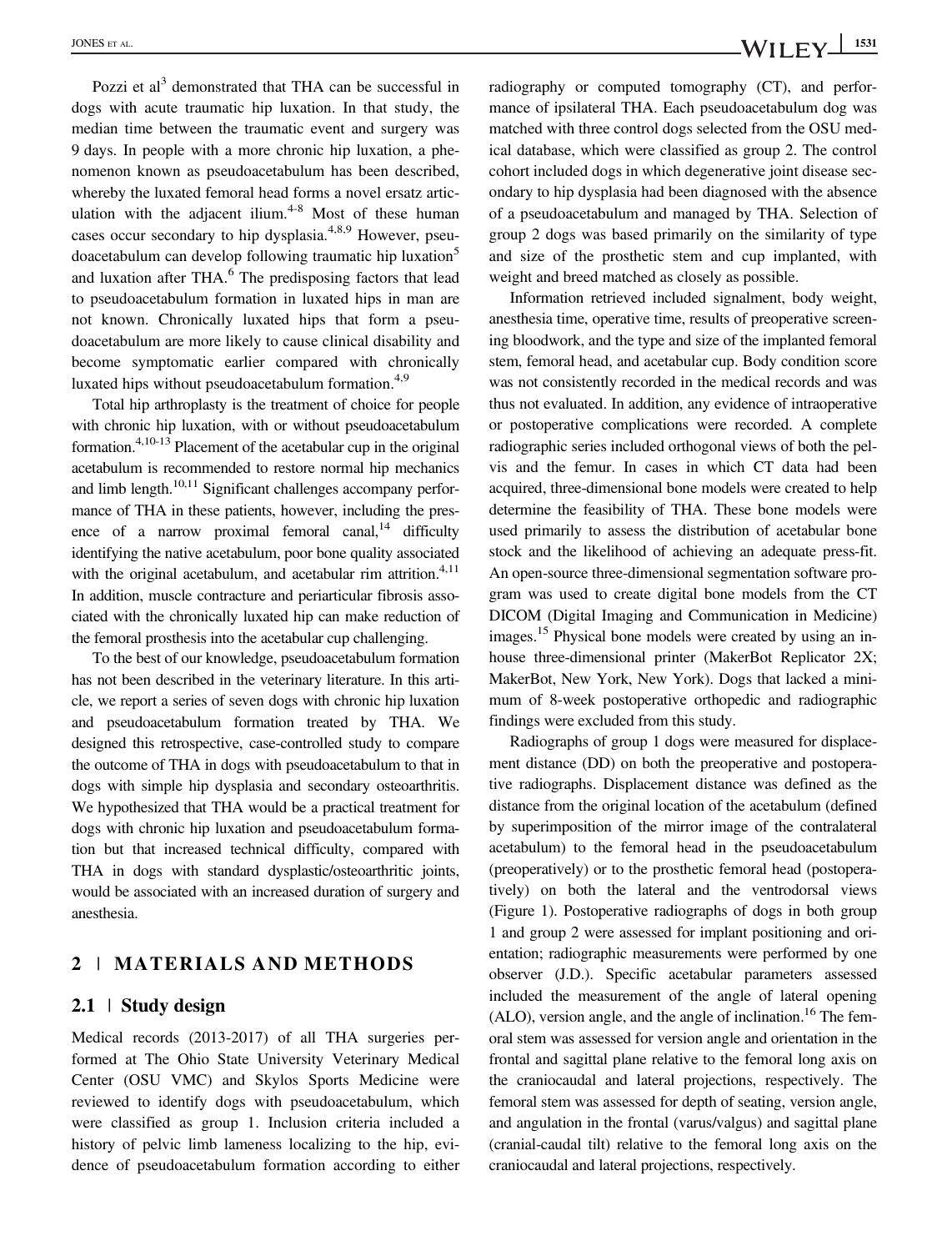

FIGURE 1 Preoperative radiographic images of dog 4. A best-fit circle was placed on the luxated femoral head and the contralateral acetabulum in both views. On the lateral projection (A), a line parallel to the ventral floor of the vertebral column was passed through the center of both circles. The distance between these two lines perpendicularly was the dorsal displacement distance (DD). On the ventrodorsal view (B), a line bisecting the pelvis was established. Additional lines perpendicular to this line were passed through the center of both circles. The distance between these two lines was the cranial DD

Additional outcome assessment for dogs in group 1 was performed by means of an online or phone-based owner questionnaire. This questionnaire was an amalgamation of the validated Helsinki Chronic Pain Index and Liverpool Osteoarthritis in Dogs questionnaires (Appendix  $S1$ ).<sup>17</sup> The questionnaire consists of 21 questions specific to the dog's lifestyle and mobility after THA. This follow-up was performed to assess long-term (>12 months) outcome post-THA in the dogs with a pseudoacetabulum.

#### 2.2 | Data analysis

Variables of cup position, inclination angle, and version angle as well as anesthesia time and operative time were compared between groups 1 and 2 by means of a linear regression that controlled for matching groups and the matching variable weight, with fixed effects ('lme4' package of R [R Version 3.4.0; R Foundation for Statistical Computing, Vienna, Austria]).18 Angle of lateral opening was not continuous, being recorded in bins of  $5^\circ$  increments from  $40^\circ$  to  $60^\circ$ . Thus, ALO measurements were treated as ordinal categories and compared between groups 1 and 2 via an asymptotic linear-by-linear association test ('coin' package of R).<sup>19</sup> Statistical analyses were performed in R Version 3.4.0 (R Foundation for Statistical Computing) running with R Studio version 11.0.143 (RStudio, Boston, Massachusetts). Descriptive statistics for parametric data are expressed as mean (SD), with nonparametric data expressed as median (range). Significance was set at  $P < .05$ .

#### 3 | RESULTS

#### 3.1 | Animals

Seven dogs (one intact male, three neutered males, three spayed females) were included in the pseudoacetabulum group (group 1), and 21 dogs (two intact males, six neutered males, 13 spayed females) were included in the control group (group 2). Among the 311 THA performed at OSU VMC during the study period, six dogs with a pseudoacetabulum were identified, representing an overall incidence of 2% at this institution. Data for the remaining dog from group 1 were acquired from Skylos Sports Medicine. Breeds represented included mixed breed  $(n = 7; 2/7)$  pseudoacetabulum); German shepherd ( $n = 5$ ; 2/5 pseudoacetabulum); golden retriever (n = 3; 1/3 pseudoacetabulum); Labrador retriever  $(n = 2; 1/2)$  pseudoacetabulum); Great Pyrenees  $(n = 2; 1/2)$ pseudoacetabulum); and  $n = 1$  each of Saint Bernard, Rottweiler, catahoula leopard, wirehaired pointing griffon, Brittany spaniel, chow chow, Siberian husky, boxer, and Bouvier des Flandres. Dogs in group 1 were older (53 [20] months) than the dogs in group 2 (24 [19] months,  $P = .005$ ). There was no difference in bodyweight between dogs in group 1 (33.5 [7.8] kg) and dogs in group 2 (32.5 [7.9] kg,  $P = .78$ ). All dogs in both groups had normal preoperative complete blood count and serum biochemistry profiles. Orthopedic examination findings for all dogs in group 1 included pain, crepitus, and decreased extension on manipulation of the affected hip joint, with the presence of moderate to severe ipsilateral thigh muscle atrophy. All dogs in group 1 presented with a history of chronic pelvic limb lameness. Five of the seven dogs in group 1 were adopted from animal shelters between 3 weeks and 6 months prior to presentation. Consequently, the duration of lameness and any history of trauma was not uniformly available (Table 1).

#### 3.2 | Radiographic factors

Preoperative, immediate, and 2- to 3-month postoperative radiographs were available for review for all dogs; preoperative CT results were was also acquired for four of the seven dogs. A dysplastic contralateral hip was detected in only one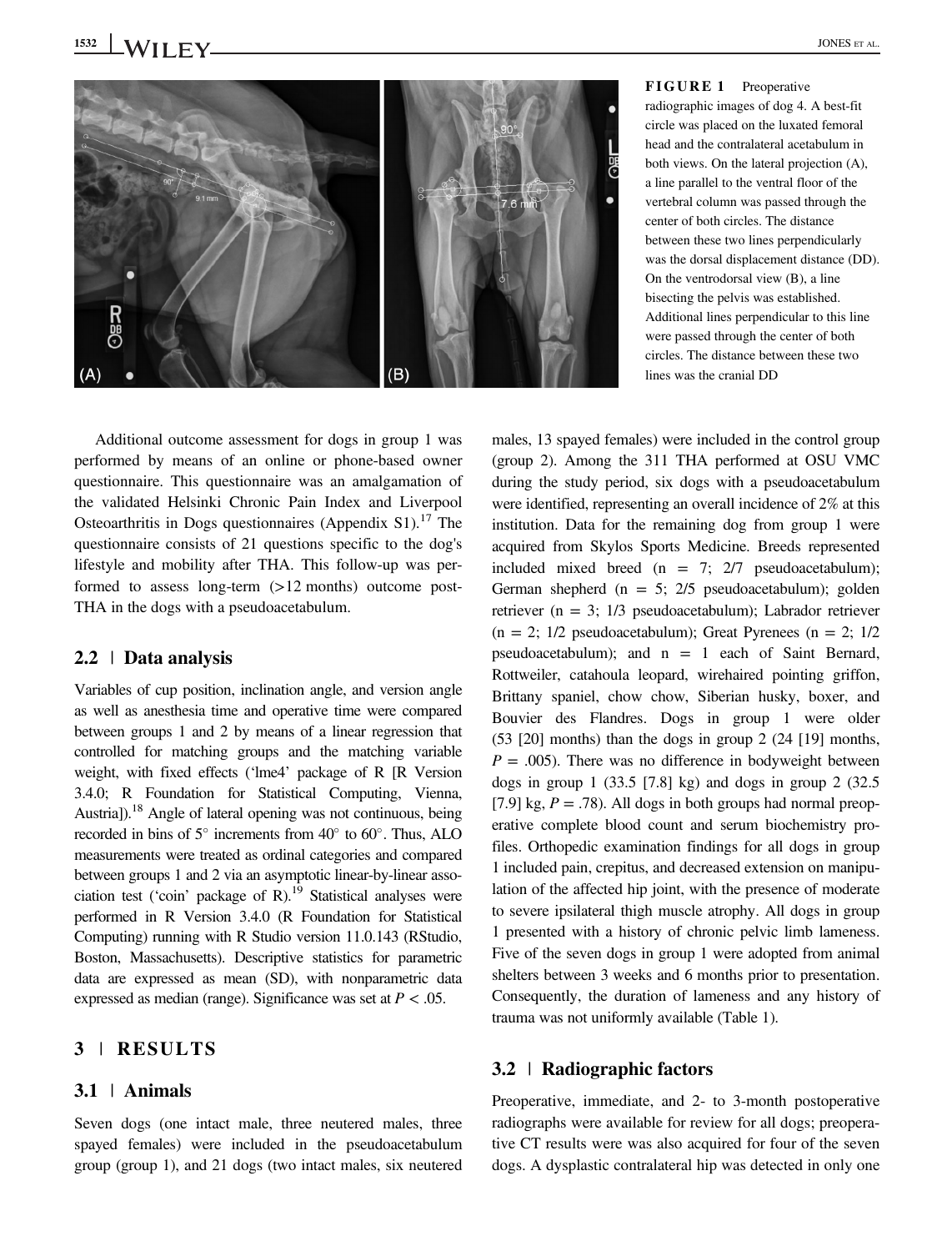Dog Weight, kg Age, y Clinical history Orthopedic comorbidities BioMedtrix implants used Complications 1 44.3 7 Lameness of ~2 years duration; unknown history of trauma None 30-mm cup, No. 9 LB-stem<sup>a</sup>,  $17$ -mm  $(+0)$  head Fissure of the craniomedial femoral cortex 2 21.4 6 Persistently lame after a fall on ice ~2 months prior to presentation None 24-mm cap, No. 7 LB-stem<sup>a</sup>,  $17-mm (+0)$  head None 3 36.3 5 Persistently lame since adoption from shelter 6 weeks prior to presentation with unknown prior history Grade II/IV MPL at presentation; previous ipsilateral femoral fracture repair with IM pin, removed at THA surgery 22-mm cup, No. 6 stem, 14-mm (+1) head 6-mm subsidence and mild retroversion of stem 4 27.5 3 Persistently lame since adoption from shelter 3 weeks prior to presentation with unknown prior history Dysplastic left coxofemoral joint; chronic Salter-Harris III fracture of right capital physis 24-mm cup, No. 8 stem, 17-mm (+0) head None 5 38.7 3 Persistently lame since adoption from shelter 6 weeks prior to presentation with unknown prior history Chronic right articular olecranon fracture, repaired by referring veterinarian 1 mo before TH A 26-mm cup, No. 9 stem, 17-mm (+0) head None 6 26.4 5 Persistently lame since adoption from shelter 6 months prior to presentation with unknown prior history None 26-mm cup, No. 6 collared stem, 17-mm (+6) head None

| <b>TABLE 1</b> Pertinent clinical information for all seven pseudoacetabulum cases |
|------------------------------------------------------------------------------------|
|------------------------------------------------------------------------------------|

Abbreviations: IM, intramedullary; LB, locking bolt; MPL, medial patellar luxation; THA, total hip arthroplasty.

from shelter 3 weeks prior to presentation with unknown prior

of the seven dogs in group 1, with the other six dogs found to have normal contralateral joint conformation. All dogs in group 1 were found to have complete cranial and dorsal displacement of the femoral head from the native acetabulum. The presence of a pseudoacetabulum was associated with the development of a crater of heterotopic bone that was primarily dorsal and cranial to the luxated femoral head in all dogs (Figure 2). In six of the seven dogs in group 1, the ilial bone subjacent to the luxated femoral head developed sclerosis and remodeling (Figure 2). The seventh dog had the least developed pseudoacetabulum, consistent with this being the earliest presentation of such pathology in this case series, and had THA performed before pronounced bony remodeling had occurred, as was evident in the other dogs. Computed tomography helped to visualize the remodeling of the cortical bone of the caudal ilial body and further revealed the well-defined, heterotopic new bone formation which was concentric with the luxated femoral head (Figure 3).

7 40.0 2 Persistently lame since adoption

history

#### 3.3 | Operative factors

None 28-mm cup,

The anesthetic protocol used in each dog varied slightly according to the attending anesthesiologist. All dogs received cephazolin (22 mg/kg IV) after induction and every 90 minutes thereafter while the dog was under general anesthesia. All dogs were treated by cementless (BioMedtrix BFX; BioMedtrix, Whippany, New Jersey) THA, performed in a standardized fashion (BioMedtrix universal canine hip system; surgical technique for BFX cementless and CFX cemented implants; BioMedtrix, Boonton, New Jersey; released August 28, 2007). All surgeries were performed by or under the supervision of one surgeon (J.D.). For all dogs in group 1, manual traction on the limb was not sufficient to reduce the prosthesis. To help overcome significant soft tissue tension, the tip of a narrow Hohmann retractor was placed under the ventral aspect of the ischium immediately caudal to the acetabulum and used as a lever against the

No. 9 collared stem, 17-mm (+0) None

head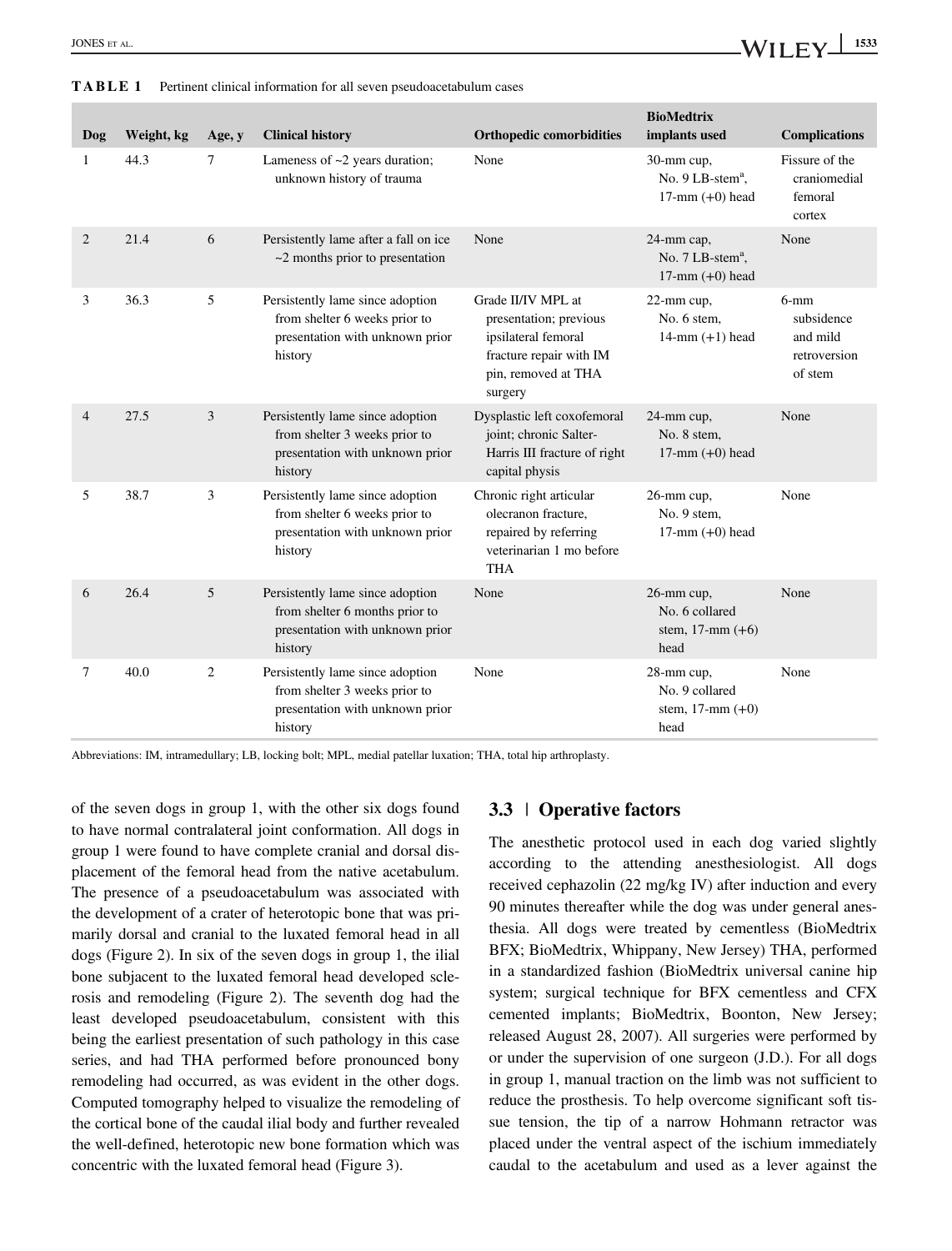

FIGURE 2 Preoperative ventrodorsal (A) and lateral (B) pelvis radiographic images of dog 2. The left femoral head is luxated cranially and dorsally. On the ventrodorsal radiographic image (A), the femoral head appears misshapen and there is periarticular osteophytosis and some soft tissue mineralization, with the appearance of acetabular infilling and some associated sclerosis of the bone medial and cranial to the femoral head. Of note is the difficulty in diagnosing hip luxation based on the ventrodorsal view. On careful evaluation of the lateral radiographic image (B), heterotopic new bone was identified cranial and dorsal (arrow) to the luxated femoral head



FIGURE 3 Computed tomographic reconstruction of the pelvis of dog 2 (A,B) and dog 4 (C,D) illustrating the normal (A,C) and pseudoacetabulum affected (B,D) sides. Note that the hemipelves in panes A and C have been flipped horizontally for ease of comparison. On the affected side, the pseudoacetabulum (solid arrows) is located craniodorsally to the native acetabulum (open arrows). Note the well-defined concentric new bone formation, with remodeling of the subjacent ilial body, around the location of the luxated femoral head (digitally removed to enhance visualization) in this region

femoral neck.<sup>20</sup> The mean (SD) operative time for dogs in group 1 was 96 (18) minutes and that for group 2 was 63 (14) minutes. The operative times were longer for dogs in group 1 vs those for dogs in group 2 ( $P = .0002$ ). The median difference in operative times between the two groups was 30 minutes (range, 5-61;  $P = .001$ ). The duration of anesthesia for dogs in group 1 (203  $\pm$  24 minutes) was longer than that for dogs in group 2 (173  $\pm$  30 minutes) but did not reach our significance threshold when controlling for weight ( $P = .081$ ).

There were no differences between the two groups with regard to cup inclination angle ( $P = 0.955$ ), version angle  $(P = .109)$ , or ALO  $(P = .205)$ . Preoperatively, the DD of the femoral head for dogs in group 1 was 7.2 (4.5) mm cranially and 20.5 (11.1) mm dorsally. Postoperatively, in all dogs, the acetabular prosthesis was seated at the level of the native acetabulum, with a cranial DD of only 2.2 mm (1.9 mm). In three of the seven dogs in group 1, a postoperative dorsal DD was not obtained because of inadequately positioned lateral radiographic projections. In the four dogs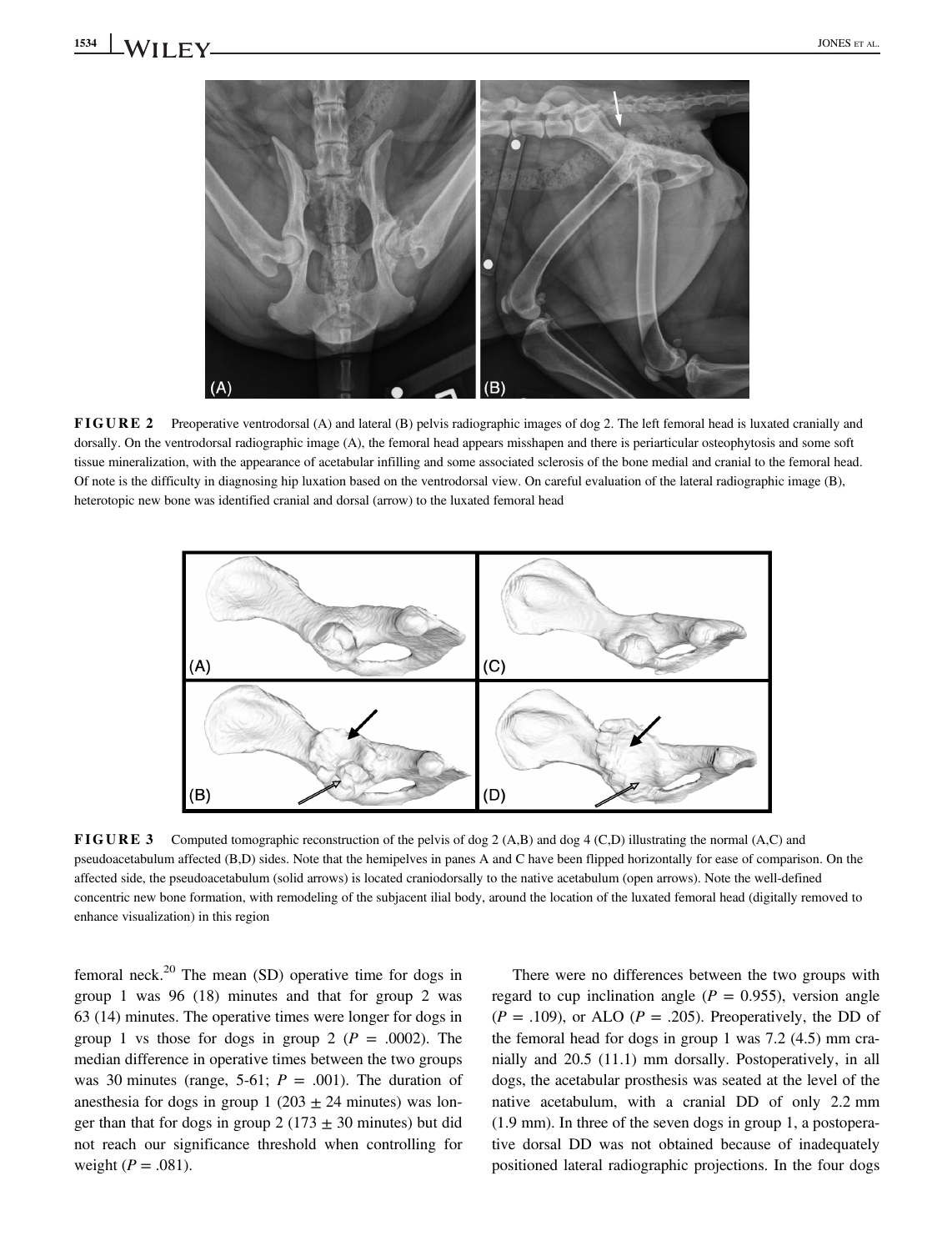TABLE 2 Measured DD in all pseudoacetabulum cases preop and postop

| Dog            | <b>Preop</b><br>dorsal, mm | <b>Preop</b><br>cranial, mm | <b>Postop</b><br>dorsal, mm | <b>Postop</b><br>cranial, mm |
|----------------|----------------------------|-----------------------------|-----------------------------|------------------------------|
| 1              | 32.2                       | 1.1                         | 0.2                         | 1.6                          |
| $\overline{c}$ | 15.1                       | 0.5                         | 6.7                         | 3.9                          |
| 3              | 38.6                       | 8.7                         | N/A <sup>a</sup>            | $-1.5$                       |
| $\overline{4}$ | 9.1                        | 7.6                         | N/A <sup>a</sup>            | 0.7                          |
| 5              | 15.3                       | 13.2                        | N/A <sup>a</sup>            | 4.2                          |
| 6              | 7.0                        | 11.4                        | 1.4                         | 3.2                          |
| 7              | 26.3                       | 8.2                         | 2.8                         | 3.6                          |

Abbreviations: DD, displacement distance; N/A, data not available; Postop, postoperatively; Preop, preoperatively.

<sup>a</sup>A postop dorsal DD was not obtainable because of obliquely positioned lateral pelvis radiographs.

in which a postoperative dorsal DD could be measured, the average postoperative DD was 2.8 (2.5) mm (Table 2). Although immediate postoperative stem alignment and positioning were not compared statistically, there were no apparent differences between the groups in regard to them. Adaptive remodeling characterized by medialization of the greater trochanter and/or lateralization of the proximal medial femoral cortex was observed in a number of dogs in both groups, and femoral conformational abnormalities did not appear to be overrepresented in group 1 compared with group 2 (Figure 4).

#### 3.4 | Owner questionnaires

The owners of four dogs in group 1 returned completed questionnaires. The mean (SD) interval between surgery and completion of the questionnaire was 30 (10) months. Two of the four owners reported "slight" lameness in their dog, with both of these owners describing this lameness as very rare episodes of "stiffness." All four dogs were noted currently to walk a minimum of 1 to 2 miles each day, with all dogs either willing or very willing to walk, trot, gallop, and jump. All owners assessed their dog's mobility to be either "good" or "very good," with none of the four dogs receiving antiinflammatory or any other analgesic medication. Three of the four dogs were noted "hardly-ever" or "never" to vocalize in pain; the fourth dog "sometimes" vocalized in pain, which the owner assessed to be discomfort in his right thoracic limb from a previous olecranon fracture. In assessing their dog's ability to lie down and rise, all owners noted that their dog could perform these activities with "ease" or "great ease." All owners similarly noted that ease of movement after exercise or after rest was "hardly ever" difficult to "never" difficult. The owner of an additional dog that did not complete the questionnaire reported that the dog



FIGURE 4 Craniocaudal radiographic view of the affected (A) and normal contralateral (B) femur in dog 1. Heterotopic new-bone formation is noted cranially to the luxated femoral head. Note the lateralization of the proximomedial femoral cortex (arrow) and the medialization of the greater trochanter in the affected femur, which contrasts with the normal contralateral side. Similar findings were found in several dogs in both groups

(31 months postoperatively) was clinically doing very well and had a full return to all activities within 6 months of surgery. Overall, the owner-perceived outcome of quality of life post-THA was good to excellent with no major concerns.

#### 3.5 | Complications

Overall, three complications associated with THA in dogs with pseudoacetabulum formation were documented; no complications were reported for the dogs in group 2. One dog in group 1 developed a fissure of the craniomedial femoral cortex intraoperatively. The fissure occurred during hip reduction and was immediately repaired by using one double-loop cerclage placed proximal to the lesser trochanter and four single-loop cerclage wires about the proximal diaphysis (Figure 5). No radiographically identifiable fissures were visible on the immediately postoperative radiographs; the dog recovered and healed uneventfully. This dog also developed marked transient edema of the surgically treated leg postoperatively. This edema had completely resolved 3 weeks postoperatively. A second dog had subsidence (6 mm) and retroversion of the femoral stem into a normoverted position, noted on the 11-week postoperative radiographs. Despite the stem movement, the articulation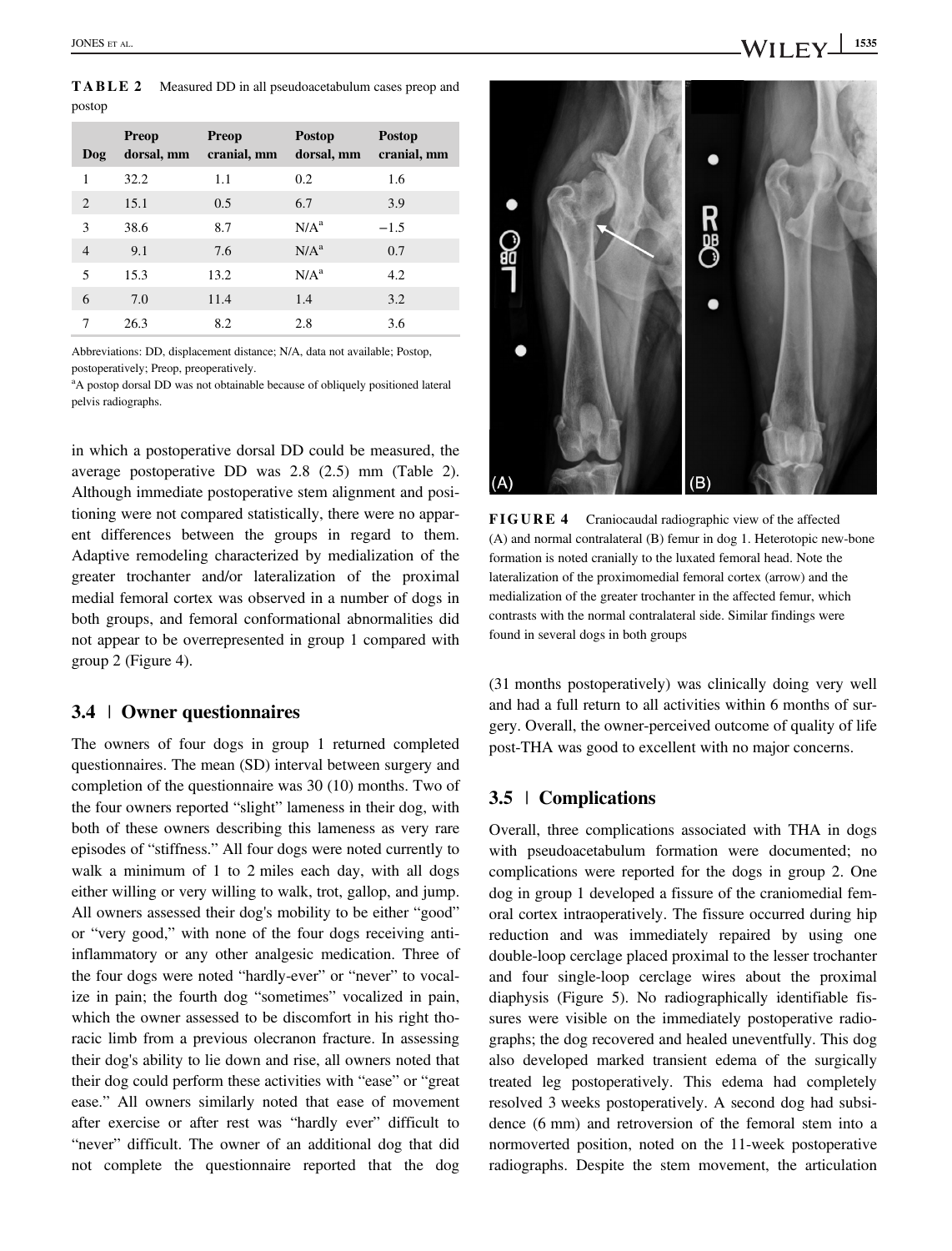

FIGURE 5 Ventrodorsal (A,C) and mediolateral (B,D) pelvis radiographic images of dog 1 preoperatively (A,B) and immediately postoperatively (C,D). Note how the femoral head is luxated almost directly dorsally (B) and how the cup prosthesis has been inserted at the level of the native acetabulum (C,D). A femoral fissure noticed intraoperatively was repaired with one double-loop cerclage placed proximal to the lesser trochanter and four single-loop cerclage wires placed distal to the lesser trochanter

between the femur and acetabulum remained stable and orthopedic examination of that joint was unremarkable, including a normal and comfortable range of motion. This dog was also determined to have grade II/IV () left-sided medial patellar luxation (MPL) ipsilateral to the pseudoacetabulum at the initial presentation. At the 11-week post-THA recheck examination, the dog was found to have persistent left pelvic limb lameness. This lameness was attributed to the patellar luxation, with an otherwise normal orthopedic examination. Surgical intervention involving tibial tuberosity transposition and lateral capsular/fascial imbrication was performed at this time. The dog recovered uneventfully, and, at a 4-month post-MPL surgery recheck examination, the dog was noted to be walking well with no lameness, pain, or patellar luxation identified. In the early postoperative period, some of the dogs in group 1 were noted to drag their foot during the swing phase of gait. No neurological deficits were identified in any of these dogs. The foot dragging was transient and was probably associated with decreased hip flexion caused by abnormal coxofemoral soft tissue tension. In all of the dogs at the 2- to 3-month

follow-up examination, there was no foot dragging, and there was a dramatic increase in the range of motion in hip flexion.

#### 4 | DISCUSSION

Total hip arthroplasty is a successful treatment for a multitude of debilitating conditions of the hip, including hip dysplasia and hip luxation. $3,21$  Clinical disability caused by hip dysplasia with secondary osteoarthritis is the most common indication for THA in dogs.<sup>22,23</sup> Less frequently, complete hip luxation can occur in dogs secondary to hip dysplasia; however, these dogs tend to present with a history of recent trauma and acute deterioration in their clinical signs.<sup>3</sup> We report seven dogs with a history and radiographic signs consistent with chronic traumatic craniodorsal hip luxation with pseudoacetabulum development. Six of the seven dogs had a normal contralateral hip. Despite having hip dysplasia, the seventh dog had evidence of a chronic Salter-Harris III femoral capital fracture-luxation as a prelude to pseudoacetabulum. These findings provide evidence that hip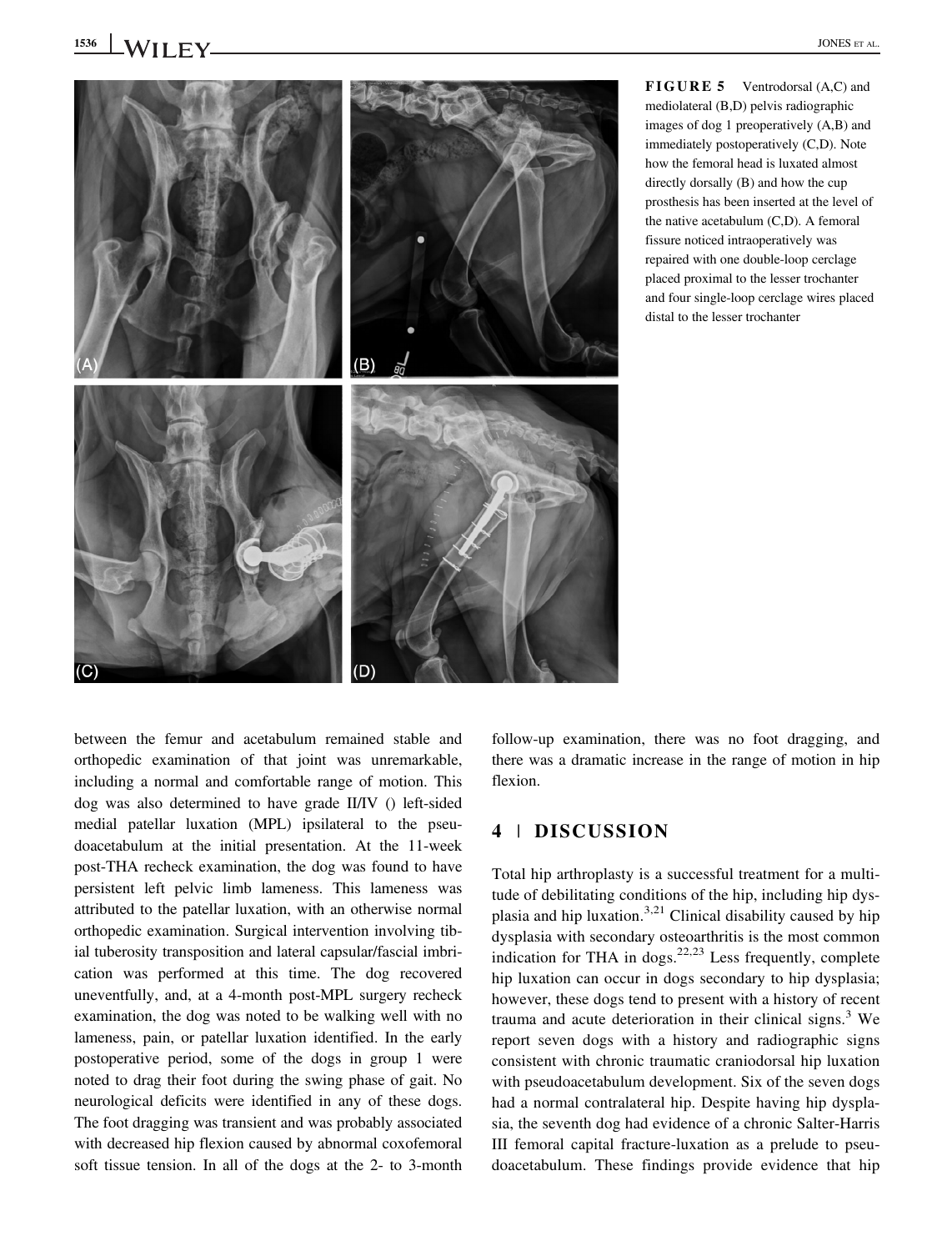dysplasia was not implicated in the etiopathogenesis, with a traumatic event suspected to have occurred in all dogs.

In most of the dogs presented here, the femoral head luxated more dorsally than cranially (Table 2). Consequently, the hip luxation was not obvious (Figure 2) on the ventrodorsal radiograph in many cases. Careful scrutiny of orthogonal radiographic projections can help identify a pattern of change, in particular concentric dorsal heterotopic ossification around a luxated femoral head, that can help discriminate between the pseudoacetabulum case and the more classic dysplastic/osteoarthritic joint or the luxoid case.<sup>24</sup> We found that CT data, when available, were very helpful in delineating the position and morphology of pseudoacetabulum; this should be considered in similar cases, especially when the radiographic findings are ambiguous. Failure to recognize the presence of a pseudoacetabulum may result in placement of the acetabular component at this ersatz location. Placement of the acetabular prosthesis at the level of the pseudoacetabulum in man has been associated with higher rates of complications, in particular aseptic acetabular cup loosening, compared with placement at the true acetabulum.<sup>25</sup>

Both operative time and anesthesia time were longer for the dogs in group 1 compared with those for the control dogs in group 2. While the components of surgery were not individually timed, subjectively, acetabular preparation was the greatest contributor to increased duration of surgery. With chronic cranial and dorsal displacement of the femoral head and the associated periarticular fibrosis and muscle shortening, caudal and distal retraction of the femur to develop appropriate exposure to the true acetabulum was found to be a significant challenge. Furthermore, working around the cranial border of the cranially displaced femur to enable appropriate acetabular bed preparation and ultimately cup placement was another challenge that likely had a large influence on the increased operative times. Obstruction of the acetabular bed by the more cranially located femur precluded the use of the standard cup impactor to introduce the cup in some dogs. In this scenario, the cups were placed by hand and then impacted incrementally by using the CFX femoral stem impactor and mallet until the cup was adequately seated and was stable enough to allow insertion of the standard impactor. This involved placing the CFX femoral stem impactor on the metal rim of the cup, avoiding contact with, and subsequent damage to, the polyethylene cup liner. Despite this challenge, all cups were placed at the location of the native acetabulum, and the cups were all appropriately retroverted, with no differences in cup version angles found between dogs in group 1 and group 2. Reduction of the femoral component into the acetabular prosthesis was an additional challenge that contributed to increased operative and anesthesia time. With an average dorsal and cranial displacement of 21 mm and 7 mm, respectively,

significant tension and leverage was required to fatigue the periarticular soft tissues and enable appropriate reduction of the prosthesis. The described femoral cortical fissure occurred in a dog with greater than 30 mm of dorsal femoral displacement. Reduction of the prosthesis and repair of this cortical fissure were likely the main contributors to this dog having the longest surgical time (125 minutes) of all dogs in this study. Strategies such as placing the acetabular cup more dorsally or medially, creating a more distal femoral osteotomy, and/or distalization of the femoral component can be employed to assist in overcoming tension and thus facilitating reduction of the prosthesis. None of these were performed in the dogs presented here, however, because of our preference to engineer an anatomic hip locus. Overall, the surgery time was 52% longer for dogs in group 1 compared with for dogs in group 2; this provides evidence that THA in dogs with a pseudoacetabulum presents a level of difficulty far above that of a dog with standard hip dysplasia, and this should be borne in mind by the surgeon before undertaking such cases.

The craniomedial femoral fissure noted in one dog from group 1 developed during distal and caudal retraction of the femur during prosthesis reduction. When a femoral fissure is noted during THA when using this implant system, it ordinarily occurs during terminal broaching or stem impaction.<sup>26</sup> This finding however, should prompt one to assess for fissuring postreduction in dogs with hip luxation, especially when the hip is chronically luxated and reduction is challenging. This dog also developed transient postoperative edema in the surgically treated limb. This surgery involved a challenging hip reduction and a fissure fracture repair, both of which theoretically may have contributed to the edema formation. Another dog from group 1 developed subsidence and retroversion of the stem during the convalescence period. This dog was noted preoperatively to have pelvic torsion and had also previously sustained a femoral fracture that was repaired with an intramedullary pin, which was removed at the time of THA. The stem was positioned in excessive anteversion and proximal to the optimal level of insertion according to radiographs obtained immediately after surgery. Severe lateralization of the proximomedial femoral cortex and medialization of the greater trochanter likely contributed to the inadequate initial seating of the stem in this dog, which in turn presumably precipitated the subsequent stem subsidence.<sup>27</sup> Fortunately, the clinical outcomes were very good, including radiographic evidence of osseointegration and normoversion after subsidence of the stem to a more appropriate level. The overall complication rate associated with THA in this study was low, with only three complications encountered in all dogs (28 THA; Table 1). However, it is important to note that all three complications occurred in dogs in the pseudoacetabulum group.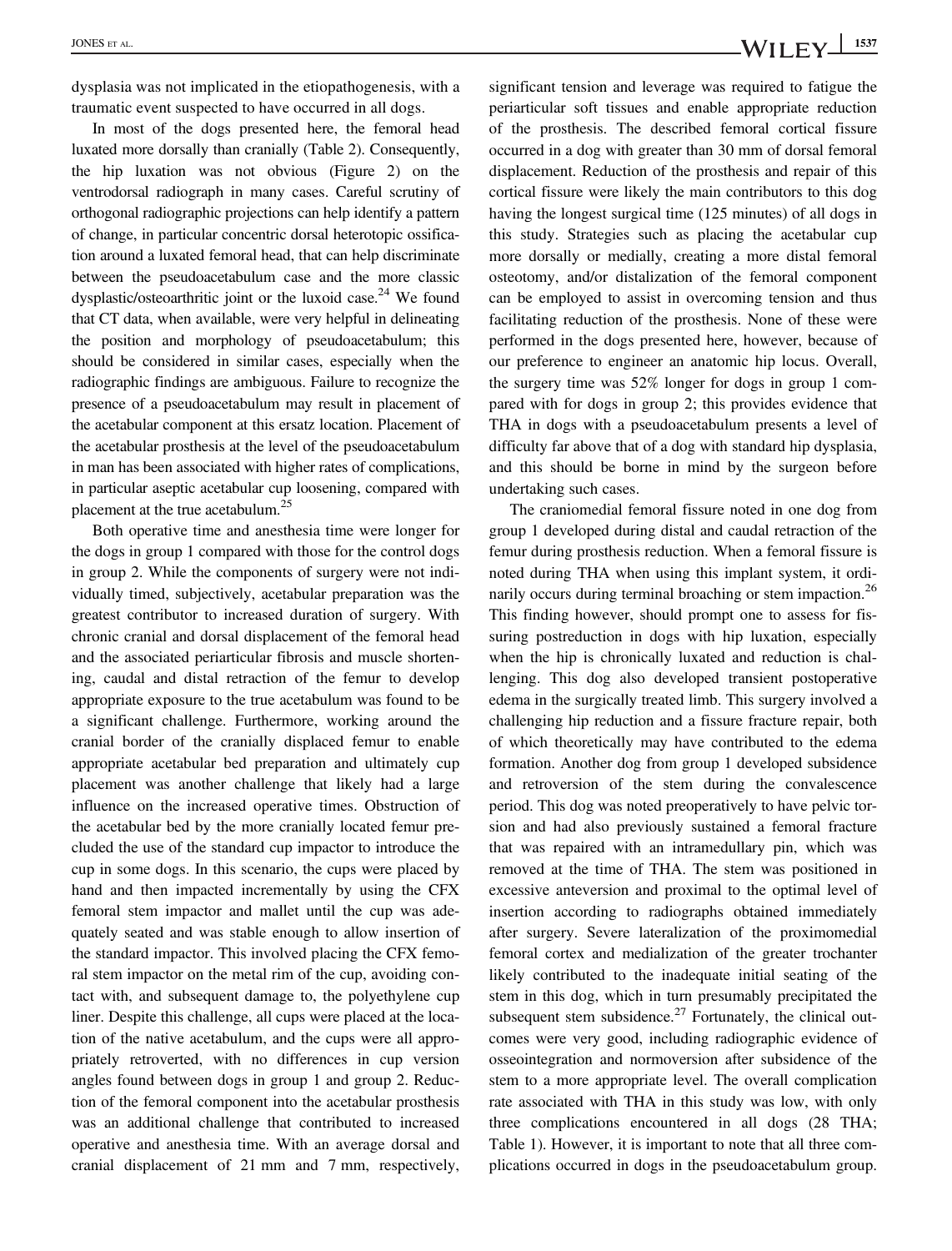# $1538$   $\text{LWII}$   $\text{FV}$   $\text{NUS}$   $\text{F1}$

While our overall low complication numbers precluded meaningful statistical comparisons between the two groups, the two dogs that experienced complications were both in group 1. This is well above the expected complication rate in dogs undergoing THA with similar implants. $^{23}$  Theoretically, had the pseudoacetabulum not been recognized preoperatively or intraoperatively in our dogs and the acetabular cup been placed at the ersatz location, our complication rate for group 1 dogs may have been even higher, as has been documented in man.<sup>25</sup>

Chronic hip luxation with pseudoacetabulum formation in man is most commonly associated with congenital dislocation of the hip (CDH). Total hip arthroplasty is the treatment of choice for people with clinical disability relating to  $CHD<sup>4,13</sup>$  A major risk with performance of THA in these patients, however, is the development of a femoral and/or sciatic nerve palsy, with reported rates of this complication as high as  $17\%$ ,  $12,28$  It has been shown in man that acute limb lengthening, by relocating the chronically luxated femur distally by greater than 2.7 cm, increases the risk of peroneal nerve palsy.29 No nerve deficits were detected in any dog in this study despite the fact that femoral displacement extended as far dorsally as 3.9 cm in some dogs reported here (Table 2).

The current study had a number of limitations. Because of the retrospective nature of the study, there was variability in the implants used. All dogs were implanted with BioMedtrix BFX implants; however, newer modified versions of the BFX stems were used in some dogs, including the use of a BFX stem with lateral locking bolt in two dogs and a collared stem in another two dogs, both designed to help prevent stem subsidence (Table 1).<sup>30,31</sup> The only stem complication (subsidence) noted was in a dog with a stem not specifically modified to help prevent subsidence. Assessment of dogs with pseudoacetabulum treated by THA with no variability in implants used may give a truer reflection of the complication rate associated with these cases. The main complication of THA in people with chronic hip luxation is aseptic acetabular cup loosening, which can occur years after implantation. A longer follow-up period would be required to definitively rule out this and other complications that could occur in the long term. Despite having long-term follow-up via owner-completed questionnaires or telephone communication, we had this in only five of the seven dogs in group 1; furthermore, our inability to directly perform an orthopedic examination renders definitive conclusions regarding long-term outcomes challenging to make. It is important to note that all dogs were operated on by or under the supervision of an experienced, high-volume surgeon (>120 THA/year). The complication rate reported here may underestimate the complication rate that might be encountered by a less experienced surgeon operating in similar

cases. Finally, the magnitude of femoral head luxation and our ability to restore the acetabulum to its native location was assessed by calculating a DD. The accuracy of these measurements is reliant on appropriate radiographic positioning, and even the most subtle malpositioning may have affected our measurements.

Careful scrutiny of orthogonal pelvic radiographs is required to discern a repeatable pattern of ilial new bone formation and remodeling around the luxated femoral head in dogs with a pseudoacetabulum. Performance of THA in dogs with a pseudoacetabulum presented a relatively high degree of surgical difficulty, resulting in longer surgery and anesthesia times compared with THA in dogs with simple hip dysplasia and osteoarthritis. In all dogs, the cup was seated in the original acetabular bed, remote from the pseudoacetabulum.

#### ACKNOWLEDGMENTS

The authors thank Dr. Rebecca Garabed VMD, MPVM, PhD for her assistance with the statistical analysis of the data; Dr. Catrina Silveira DVM and Dr. Tatiana Motta DVM, MS for manufacture of the 3-D bone models; and Peter Lotsikas for his help in assembling case material for this study.

#### CONFLICT OF INTEREST

Jonathan Dyce is a paid consultant for BioMedtrix. The authors declare no additional conflict of interests related to this project.

#### ORCID

Stephen C. Jones <https://orcid.org/0000-0002-5515-8644>

#### REFERENCES

- 1. McLaughlin RM. Traumatic joint luxations in small animals. Vet Clin North Am Small Anim Pract. 1995;25:1175-1196.
- 2. Berzon JL, Howard PE, Covell SJ, Trotter EJ, Dueland AR. A retrospective study of the efficacy of femoral head and neck excisions in 94 dogs and cats. Vet Surg. 1980;9:88-92.
- 3. Pozzi A, Kowaleski MP, Dyce J, Johnson KA. Treatment of traumatic coxo-femoral luxation by cemented total hip arthroplasty. Vet Comp Orthop Traumatol. 2004;17:198-203.
- 4. Rosenstein AD, Diaz RJ. Challenges and solutions for total hip arthroplasty in treatment of patients with symptomatic sequelae of developmental dysplasia of the hip. Am J Orthop. 2011;40:87-91.
- 5. Pathak AC, Patil AK, Sheth B, Bansal R. Pseudo-acetabulum due to heterotopic ossification in a child with post traumatic neglected posterior hip dislocation. J Orthop Case Rep. 2012;2:14-18.
- 6. Kindsfater KA, Bureau CA, Sherman CM. Unrecognized acetabular component rotation with formation of a pseudoarticulation after total hip arthroplasty. J Arthroplasty. 2010;25:498.e11-498.e14.